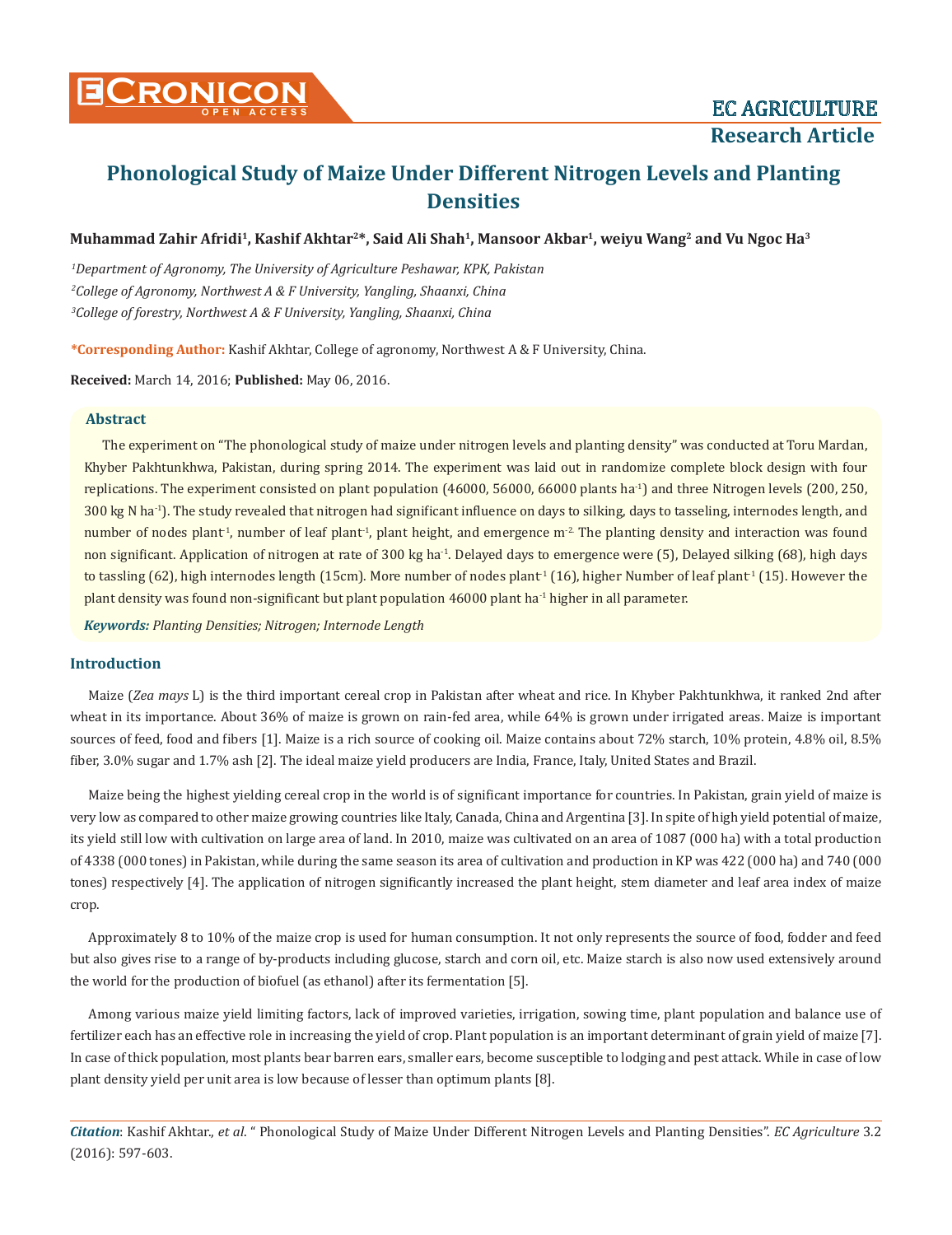Keeping in view the importance of pant density and nitrogen, the present study was conducted to find out optimum plant population and appropriate level of nitrogen for obtaining higher yield of maize. Keeping in view the importance of the research focus on to determine the suitable planting density for higher yield of maize and also to find out the optimum level of nitrogen for higher grain yield of maize. The best combination of nitrogen and planting density for obtaining best yield of maize were also put under observation.

## **Materials and Methods**

A field experiment entitled "The effect of planting density and different nitrogen levels on maize yield and yield components" was conducted at village Toru District Mardan, KPK Pakistan during kharif season, 2014. The experiment was conducted in randomize complete block design (RCBD) with four replications. Maize cultivar Azam was sowed on 26th May, with plot size of 6x2 m2 having row to row distance of 70 cm and row length is 2m, width of 6m and number of 9 rows was maintained in each plot. Three nitrogen levels (200, 250, and 300 kg ha-1) was applied at sowing time with maintaining plant density of (20, 25, and 30 cm per plant). The basal dose of Phosphorus was applied at the time of sowing. Urea and DAP was used as a source of nitrogen and phosphorus respectively. All other agronomic practices were maintained.

| <b>T1</b>       | Control                              |
|-----------------|--------------------------------------|
| T <sub>2</sub>  | N1P1= 200 kg ha <sup>-1</sup> + 20cm |
| T3              | N1P2=200 kg ha <sup>-1</sup> + 25cm  |
| T <sub>4</sub>  | N1P3= 200 kg ha <sup>-1</sup> + 30cm |
| <b>T5</b>       | N2P1= 250 kg ha <sup>-1</sup> + 20cm |
| T <sub>6</sub>  | N2P2=250 kg ha-1+25cm                |
| <b>T7</b>       | N2P3= 250 kg ha <sup>-1</sup> + 30cm |
| T <sub>8</sub>  | N3P1= 300 kg ha- <sup>1</sup> + 20cm |
| T <sub>9</sub>  | N3P2=300 kg ha <sup>-1</sup> + 25cm  |
| T <sub>10</sub> | N3P3= 300 kg ha $^{-1}$ + 30cm       |

The detail of experimental treatment follows as

## Whereas,

N1 = 200 kg; N2 = 250 kg; N3 = 300 kg P1 = 20 cm; P2 = 25 cm; P3 = 30 cm

The parameters studied during the experiment is days to emergence and it was recorded by counting number of days, when 80% of the plants emerged in all plots and emergence per m2 was recorded by counting the number of plants in one meter row at five various places randomly in each subplot, converting into m2 area then averaged. The days to tasseling was recorded by counting number of days from sowing to the date on which plants produced tassels as well as the days to silking was counted from the date of sowing to the date on which plants produced silks.

Plant height was recorded by selecting five plants randomly and measured their heights from the base to the tip of tassel by measuring tape in each treatment plot and averaged. The leaf number per plant were collected by counting five plants randomly selected in each plot and was converted into leaf number per plant. For recording data on number of nodes per plant, five plants were selected randomly in each plot and their nodes were counted and then averaged to find out number of nodes per plant. The data of internodes length was recorded by selecting five plants randomly in each plot and then average to find out internodes length.

#### **Statistical Analysis**

Data was analyzed statistically according to the procedure relevant to RCB design. Upon significant F test, least significance difference (LSD) test was be used for mean comparisons [9].

*Citation*: Kashif Akhtar., *et al*. " Phonological Study of Maize Under Different Nitrogen Levels and Planting Densities". *EC Agriculture* 3.2 (2016): 597-603.

598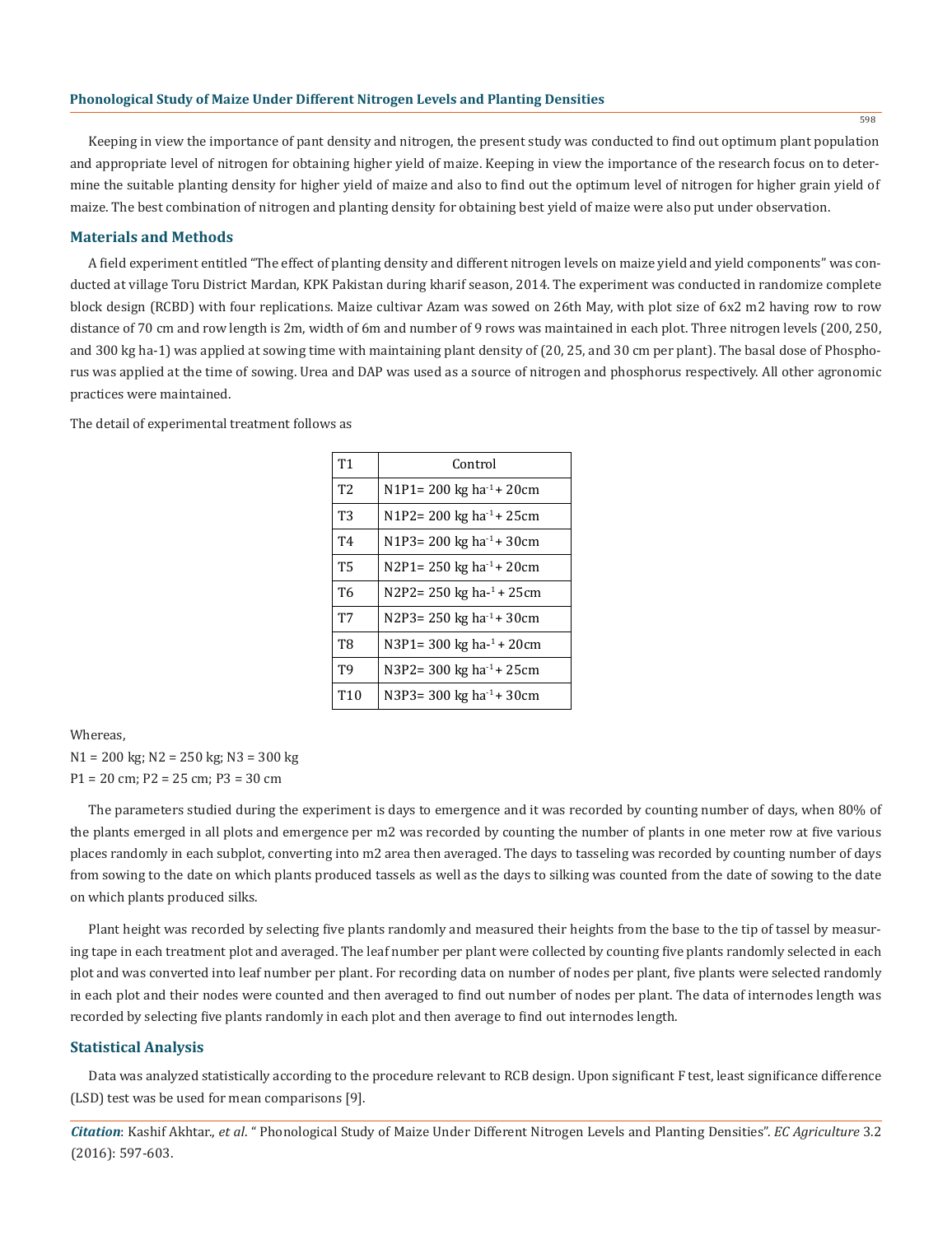#### **Results and Discussion**

## **Days to emergence**

The data regarding days to emergence resulted in table 1. Control vs rest had not significant effect on days to emergence. The influence of nitrogen and planting density was also found non-significant. The effect of nitrogen and planting density was found non-interaction between nitrogen and planting density was also found non-significant.

| Plant $ha^{-1}$           | 200             | 250 | 300 | Mean |
|---------------------------|-----------------|-----|-----|------|
| 46000                     | 4.3             | 5.5 | 5.0 | 4.9  |
| 56000                     | 4.8             | 5.0 | 5.5 | 5.1  |
| 66000                     | 5.0             | 5.5 | 5.8 | 5.4  |
| Mean                      | 4.7             | 5.3 | 5.4 |      |
| Control                   | control Vs Rest |     |     | 4.5  |
| Rest                      |                 |     |     | 5.1  |
| $LSD$ (0.05) for N levels | Ns              |     |     |      |

*Table 1: Effect of planting density and nitrogen on days to emergence of maize nitrogen level kg ha*<sup>-1</sup>.

### **Days to silking**

The data regarding days to silking resulted in table 2. The nitrogen had significant effect on the days to silking. Control vs rest was also found significant. The planting density and interaction was found non-significant. The application of 300 kg N ha<sup>-1</sup> delayed days to silking. While increasing plant density (66000) plant ha<sup>-1</sup> also delayed days to silking. Control vs rest showed that higher day to silking was found in rest plot as compare to control plot. Similar results were found by Muhammad., *et al*. 2002, Sadique., *et al*. 2005, who reported that increased application of nitrogen delayed days to silking. These results were similar to Hassan 1987 who reported that decreasing plant density delayed days to silking.

| Plant $ha^{-1}$    | 200             | 250   | 300   | <b>Mean</b> |
|--------------------|-----------------|-------|-------|-------------|
| 46000              | 66.5            | 68.8  | 71.0  | 68.8a       |
| 56000              | 65.3            | 66.3  | 69.8  | 67.1a       |
| 6600               | 6.3             | 66.8  | 68.8  | 66.9a       |
| Mean               | 65.7c           | 67.3b | 69.8a |             |
| Control            | control Vs Rest |       |       | 59.3        |
| Rest               |                 |       |       | 67.6        |
| LSD $(0.05)$ for N | 0.7             |       |       |             |

*Table 2: Effect of planting density and nitrogen on days to silking of maize nitrogen level kg ha-1.*

#### **Days to tasseling**

The data regarding days to tasseling resulted in table 3. The nitrogen and plant density had significant effect on days to silking. Control vs rest also had considerable effect on days to silking. The interaction between nitrogen and planting was found non-significant. The nitrogen application at of 300 kg N ha<sup>-1</sup> delayed days to testing. Increasing plant population to 66000 plants ha<sup>-1</sup> delayed the days to testing. Control vs rest showed that there is significant difference between control plot and rest plot. These results were similar to [10] who reported increased nitrogen level delayed days to tasseling. The results of planting density were similar to Song., *et al*. 1995 who report that planting density significantly affect days to tasseling. Modarres., *et al*. 1998 observed that decreased plant density took more days to tasseling.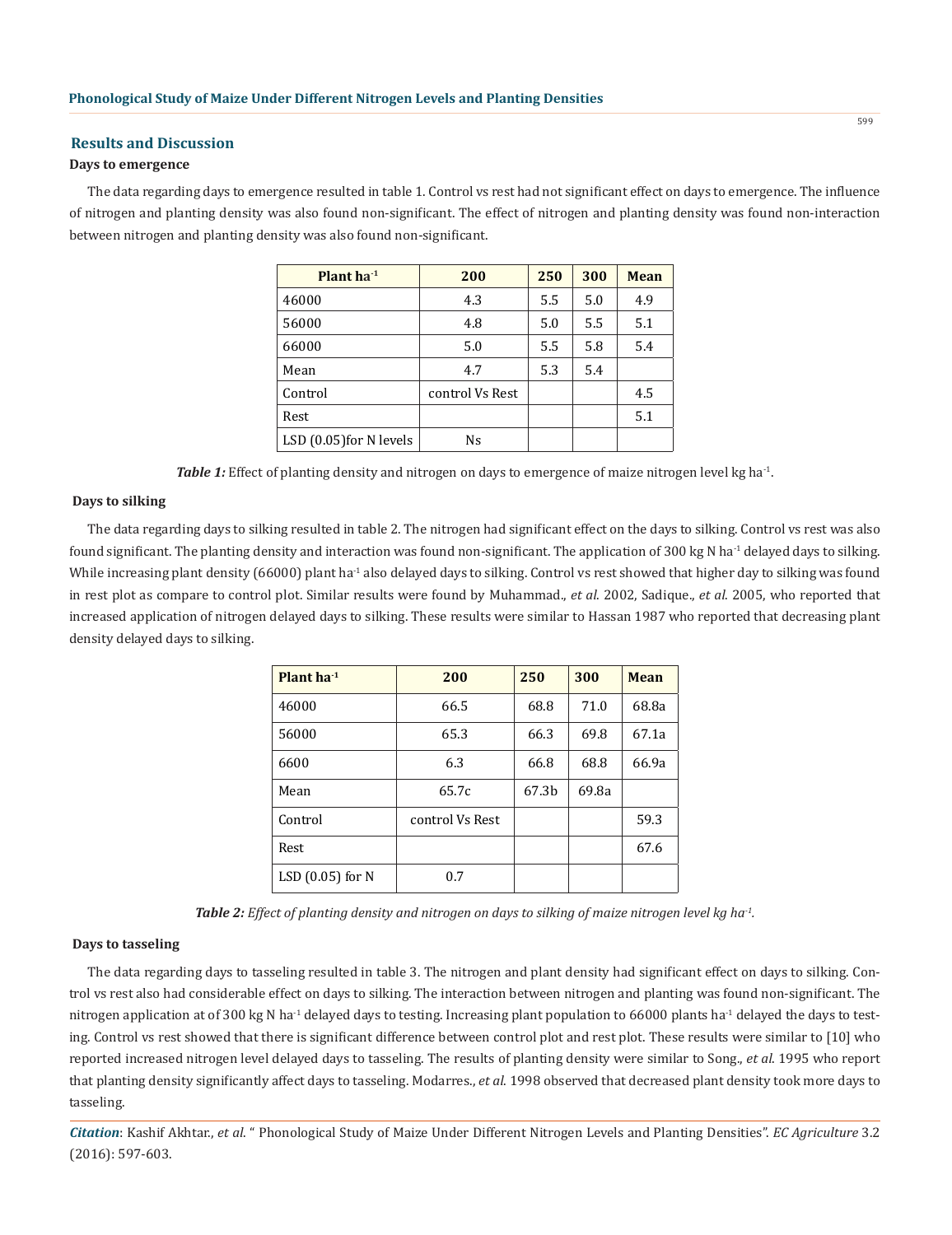| Plant $ha^{-1}$                           | 200             | 250   | 300   | <b>Mean</b> |
|-------------------------------------------|-----------------|-------|-------|-------------|
| 46000                                     | 59.0            | 61.0  | 62.3  | 60.8c       |
| 56000                                     | 60.0            | 60.5  | 63.0  | 61.2b       |
| 66000                                     | 60.5            | 62.8  | 65.8  | 63.0a       |
| Mean                                      | 59.8c           | 61.4b | 63.7a |             |
| Control                                   | control Vs Rest |       |       | 55.5        |
| Rest                                      |                 |       |       | 61.6        |
| LSD $(0.05)$ for N                        | 1.7             |       |       |             |
| Lsd $(0.05)$ for planting densities $0.5$ |                 |       |       |             |

*Table 3*: Effect of planting density and nitrogen on days to tasselingof maize nitrogen level kg ha<sup>-1</sup>.

# **Internodes Length (Cm)**

The data regarding internodes length resulted in table 4. The nitrogen had significant effect on internodes length of maize. Control vs Rest and planting density had found non-significant. The interaction between nitrogen and planting was also found non-significant. The maximum internodes length (15 cm) was obtained when nitrogen level was 300 kg N ha<sup>-1</sup> lower is obtained (14 cm) from 250 kg N h<sup>-1</sup>. The internodes length was higher at planting density of 66000 plants ha<sup>-1</sup> and lower was in 46000 plants ha<sup>-1</sup>.

|                         | 200             | 250   | 300   | Mean  |
|-------------------------|-----------------|-------|-------|-------|
| 46000                   | 13.8            | 13.9  | 15.1  | 14.3a |
| 56000                   | 14.9            | 14.5  | 14.4  | 14.6a |
| 66000                   | 15.1            | 13.6  | 15.8  | 14.8a |
| Mean                    | 14.6b           | 14.0c | 15.1a |       |
| Control                 | control Vs Rest |       |       | 13.8  |
| Rest                    |                 |       |       | 14.6a |
| LSD (0.05) for N levels | 0.3             |       |       |       |

*Table 4: Effect of planting density and nitrogen on Internode length (cm) of maize nitrogen level kg ha-1.*

# **Node Plant-1**

The data regarding node plant<sup>1</sup> resulted in table 5. The nitrogen had significant effect on node plant<sup>1</sup> of maize, while planting density and interaction was found non-significant. Control vs rest was also found non-significant. The maximum node per plant [16] obtained from 300 kg N ha<sup>-1</sup> and lower [15] from 200 kg N ha<sup>-1</sup>.

| Plant $ha^{-1}$    | 200             | 250   | 300   | Mean  |
|--------------------|-----------------|-------|-------|-------|
| 46000              | 14.5            | 15.5  | 15.8  | 15.3a |
| 56000              | 15.5            | 15.8  | 16.0  | 15.8a |
| 66000              | 15.0            | 15.0  | 17.3  | 15.8a |
| Mean               | 15.0b           | 15.4b | 16.3a |       |
| Control            | control Vs Rest |       |       | 14.5  |
| Rest               |                 |       |       | 15.6  |
| LSD $(0.05)$ for N | 0.9             |       |       |       |

*Table 5: Effect of planting density and nitrogen on number of nodes per plant of maize nitrogen level kg ha-1.*

*Citation*: Kashif Akhtar., *et al*. " Phonological Study of Maize Under Different Nitrogen Levels and Planting Densities". *EC Agriculture* 3.2 (2016): 597-603.

600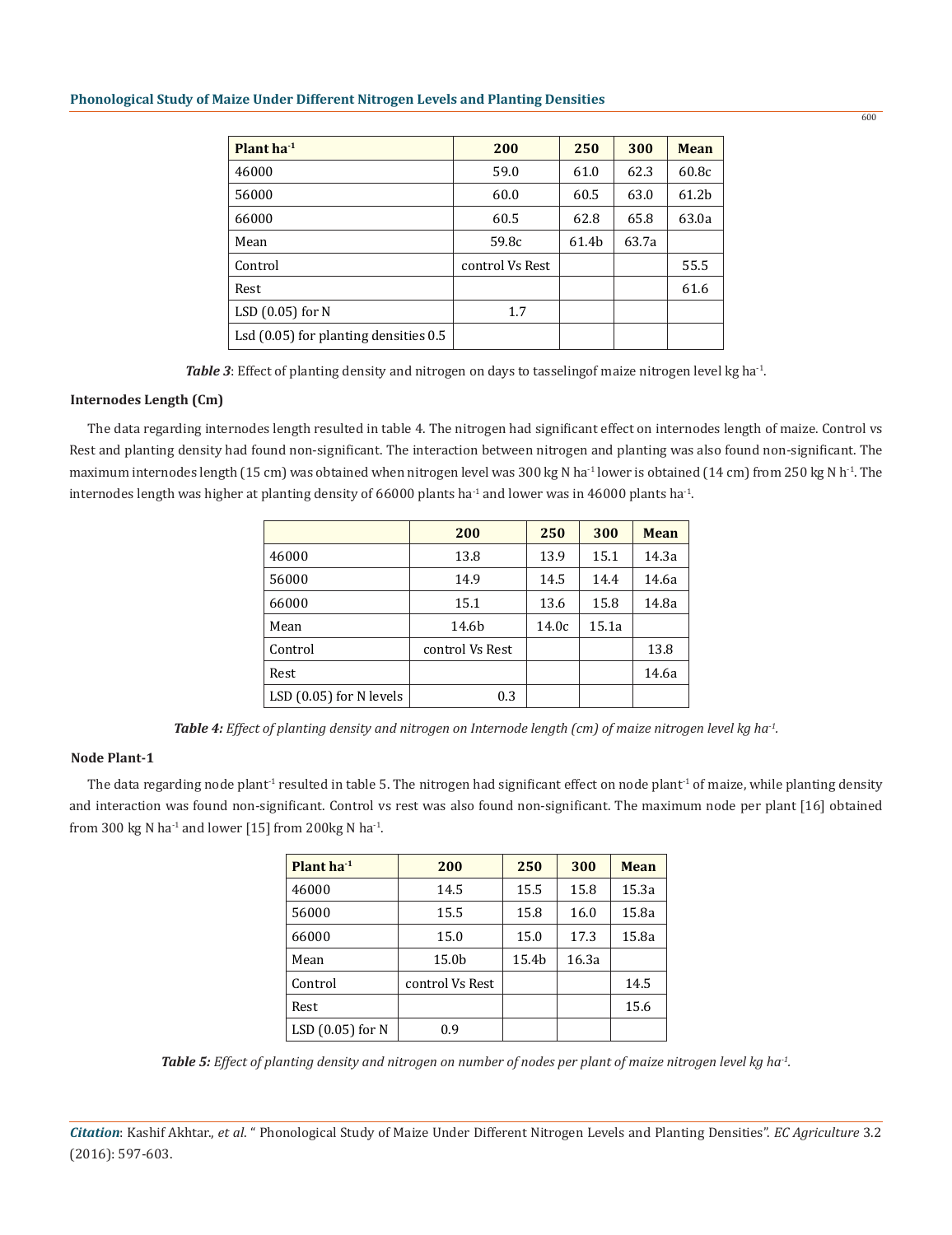#### **Leaves Plant-1**

The data regarding leaves plant<sup>1</sup> resulted in table 6. The nitrogen and control vs rest had significant effect on leaf plant<sup>1</sup> of maize. While interaction and planting density had not significant effect on leaf plant<sup>1</sup> of maize. The maximum leaf plant<sup>1</sup> [16] was obtained from 300 kg Nh<sup>-1</sup>. While lower leaf plant<sup>-1</sup> [15] was obtained from 200 kg N ha<sup>-1</sup>. Control vs plot as compare to rest plot. These results were similar to Park., *et al*. (1989) reported leaf per plant significantly affected by nitrogen level. These results were similar with who reported that increase in nitrogen level increase more leaves plant-1 which alternatively improved vegetative growth of maize.

| Plant $ha^{-1}$    | 200             | 250    | 300   | Mean  |
|--------------------|-----------------|--------|-------|-------|
| 46000              | 15.0            | 15.5   | 15.0  | 15.2a |
| 56000              | 15.0            | 15.5   | 15.5  | 15.3a |
| 66000              | 14.8            | 15.0   | 17.3  | 15.7a |
| Mean               | 14.9bc          | 15.3ab | 15.9a |       |
| Control            | control Vs Rest |        |       | 14.3  |
| Rest               |                 |        |       | 15.4  |
| LSD $(0.05)$ for N | 0.6             |        |       |       |

**Table 6***: Effect of planting density and nitrogen on leaves plant<sup>1</sup> of maize nitrogen level kg ha<sup>-1</sup>.* 

## **Plant Height (Cm)**

The data regarding plant height of maize shown in Table 7. The nitrogen had significant effect on plant height of maize control vs rest also found significant while planting density and interaction was found non-significant. The application of nitrogen at rest of 300 kg ha<sup>-1</sup> had high plant height (254) while lower is obtained from 200kg N ha<sup>-1</sup> (230 cm) control vs rest show that higher plant height is in rest plot as compare to control plot. As planting density was found as the nitrogen application rate increased plant height of maize increased. Similar result was reported Eltelib., *et al*. (2006) Shah., *et al*. (2009) who reported that plant height increases.

| Plant ha-1                        | 200             | 250    | 300    | <b>Mean</b> |
|-----------------------------------|-----------------|--------|--------|-------------|
| 66000                             | 232.5           | 240.8  | 255.0  | 242.8       |
| 56000                             | 230.8           | 240.5  | 253.5  | 241.6       |
| 46000                             | 228.0           | 241.0  | 254.0  | 241.0       |
| Mean                              | 230.4c          | 240.8b | 254.2a |             |
| Control                           | control Vs Rest |        |        | 208.8       |
| Rest                              |                 |        |        | 241.8       |
| LSD $(0.05)$ for N                | 2               |        |        |             |
| LSD $(0.05)$ for planting density | ns              |        |        |             |
| Interaction                       | ns              |        |        |             |

*Table 7: Effect of planting density and nitrogen on plant height (cm) of maize nitrogen level kg ha-1.*

#### **Conclusion and Recommendation**

The 300 kg N ha-1 was concluded best for phonological parameters as well as plant stature and therefore is recommended for agroclimatic condition of mardan region.

## **Bibliography**

- 1. Nazir S., *et al.* "Crop production, Rabi cereal crops, Maize". Pakistan Book Foundation (1994): 261-263.
- 2. Chaudhary AR. "Maize in Pakistan, Punjab Agri Res". Cord Board, University Agriculture Faisalabad, Pakistan (1983): 312-317.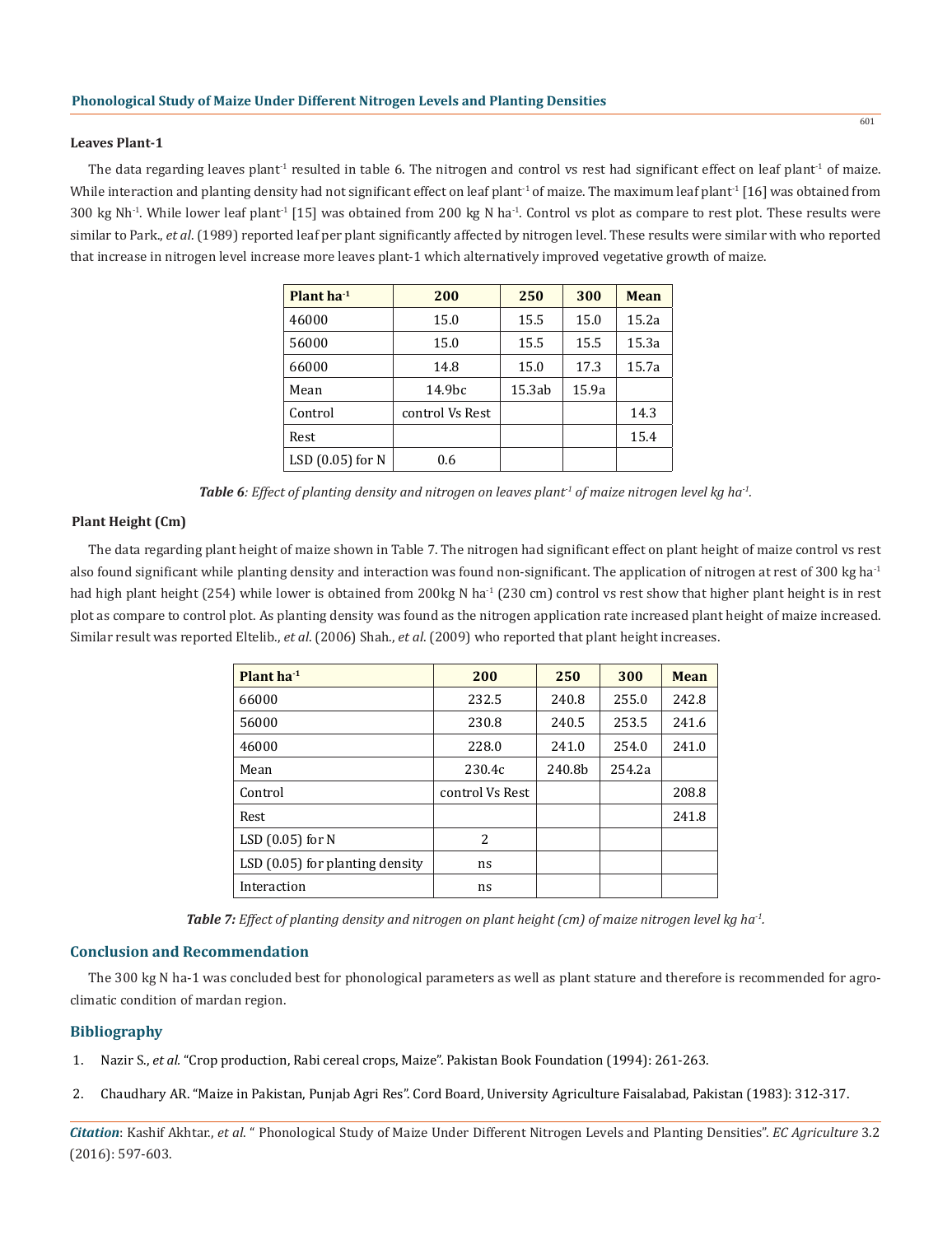- 3. Tahir M., *et al.* "Effect of different herbicides on weeds, growth and yield of spring planted maize (Zea mays L)" *Pakistan Journal of Life and Social Sciences* 7.2 (2009): 168-174.
- 4. Etelib HA., *et al.* "The effect of nitrogen and phosphorus fertilization on growth, yield and quality of forage maize*". Journal of Agronomy* 5.3 (2006): 515-518.
- 5. Khan HZ., *et al.* "Response of maize varieties to different nitrogen crop Environ". 2.2 (2011): 15-19.
- 6. Card well VB. "Fifty years of Minnesota: "Corn production source of yield increase". *Journal of Agronomy* 74 (1982): 998-990.
- 7. Trenton FS and GL Joseph. "Corn stalk response to plant population and the Bacillus thuringinesis European corn borer trait". *Journal of Agronomy* 99 (2007): 275-280.
- 8. Ahmad M., *et al.* "Response of maize to phosphorus levels and plant density". *Sarhad Journal of Agriculture* 23.1 (2007): 69-74.
- 9. Arif., *et al.* "Impact of plant population and nitrogen levels on maize". *Pakistan Journal of Botany* 42.6 (2010): 3907-3913.
- 10. Asim M., *et al.* "Rate of nitrogen application influences yield of maize at low and high population in Khyber Pukhtunkhwa, Pakistan". *Pakistan Journal of Botany* 44.1 (2012): 289-296.
- 11. Muhammad S., *et al.* "Response of maize to different nitrogen level". Agriculture 1 (2002): 17-25.
- 12. Ahmad M., *et al.* "Response of maize to phosphorus levels and plant density". *Sarhad Journal of Agriculture* 23.1 (2007): 69-74.
- 13. Amanullah., *et al.* "Plant density and nitrogen effect on phenology and grain yield". *Journal of plant Nutrition* 32.2 (2009): 246-260.
- 14. Arif Mi., *et al.* "Impact of plant population and nitrogen levels on maize". *Pakistan Journal of Botany* 42.6 (2010): 3907-3913.
- 15. Burns HA and HK Abbas. "Effect of plant population on maize hybrids in the sub-tropical mid-south USA". *[Maydica Journal Impact](https://www.researchgate.net/journal/0025-6153_Maydica)  [Factor](https://www.researchgate.net/journal/0025-6153_Maydica)* 48.1 (2002): 21-27.
- 16. Chaudhary AU and M Jamil. "Determination of optimum level of nitrogen and its effect on maize (zea mays L)" *Pakistan Journal of Botanical science* 1.4 (1998): 360-362.
- 17. Dahmardeh M. "Effect of plant density and nitrogen rate on PAR absorption and maize yield". American *Journal of Plant Physiology* (2011): 1-6.
- 18. Hammad HM., *et al.* "Maize response to time and rate of nitrogen application". *Pakistan Journal of Botany* 43.3 (2011): 1935-1942.
- 19. Hassan A. "Effect of plant population density on yield and yield components of 8 Egyptian maize hybrids". *Bull Faculty Agricultural University of Cairo* 51 (2000): 1-16.
- 20. Khan ZH., *et al.* "Effect of rate and source of organic material on the production potential of spring maize (zea mays l)". *Pakistan Journal of Agricultural Sciences* 45.1 (2008): 40-43.
- 21. Patel JB., *et al.* "Influence of different methods of irrigation and nitrogen levels on crop growth rate and yield of maize (Zea mays L)" *Indian journal crop science* 1.1-2 (2006): 175-177.
- 22. Randhawa MA., *et al.* "Short communication studies into the effect of plant placing on quality and yield of maize crop". *International Journal of Agriculture and Biology* 9.2 (2007): 370-371.
- 23. Rahman UH., *et al.* "Impact of nitrogen application on growth and yield of maize grown alone and combination with cowpea". *American-Eurasian Journal of Agricultural & Environmental Sciences* 7.1 (2010): 43-47.

*Citation*: Kashif Akhtar., *et al*. " Phonological Study of Maize Under Different Nitrogen Levels and Planting Densities". *EC Agriculture* 3.2 (2016): 597-603.

602